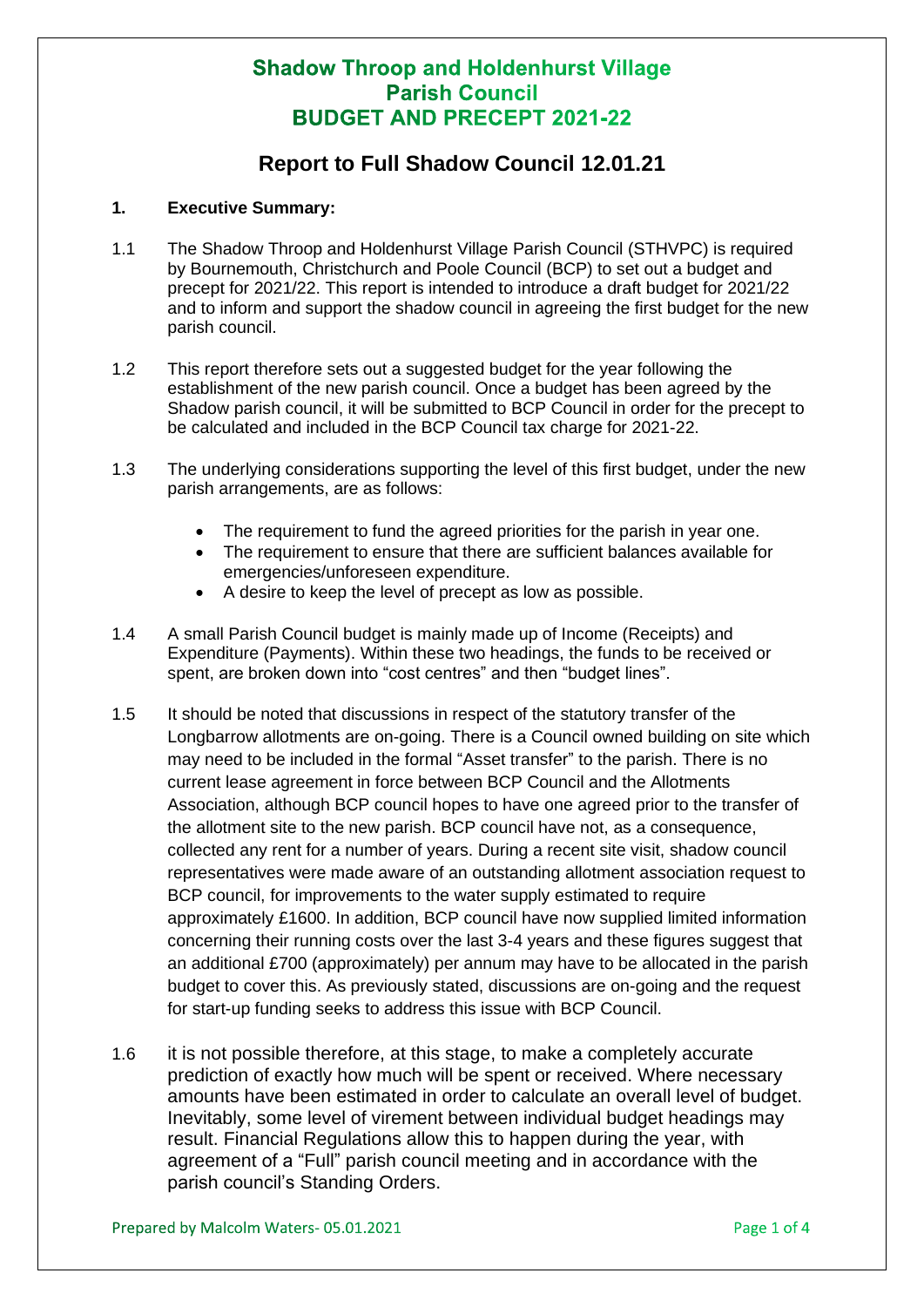# **Shadow Throop and Holdenhurst Village Parish Council BUDGET AND PRECEPT 2021-22**

### **2. Background Information:**

#### **Income:**

- 2.1 The income of the parish is expected to be generated by;
	- Precept.
	- Donations.
	- Fundraising activities.
	- Rent from Longbarrow allotment site.

### **Assets:**

- 2.2 The assets of the parish consist of:
	- Longbarrow allotments site.
	- Allotment site building.
	- Bank account balance.
	- Parish noticeboard.

### **Expenditure:**

- 2.3 Anticipated expenditure includes:
	- Employment of a Parish Clerk (P/T).
	- Maintenance and management of Longbarrow allotment site.
	- Office costs/expenses.
	- Training.
	- Insurance.
	- Subscriptions Dorset Association of Town & Parish Councils (DAPTC), Society of Local Council Clerks (SLCC) & Association of Local Council Clerks (ALCC)
	- Communication and Consultation costs.
	- All stationery, consumables, postage and printing charges.
	- Web site maintenance (hosting and support costs).
	- 2021 Election expenses.
	- Special Projects such as a second notice board and the commission of a Neighbourhood Development Plan (NDP). Grants are normally available to help with the production of an NDP and therefore only a small provision is suggested to aid a Steering Group in overseeing the work.

## **Precept Calculation:**

2.4 The amount of income required from its residents (the precept) is specified by each parish as part of its annual budget setting process and notified to its "parent" authority which is responsible for including it within its collection of the Council Tax.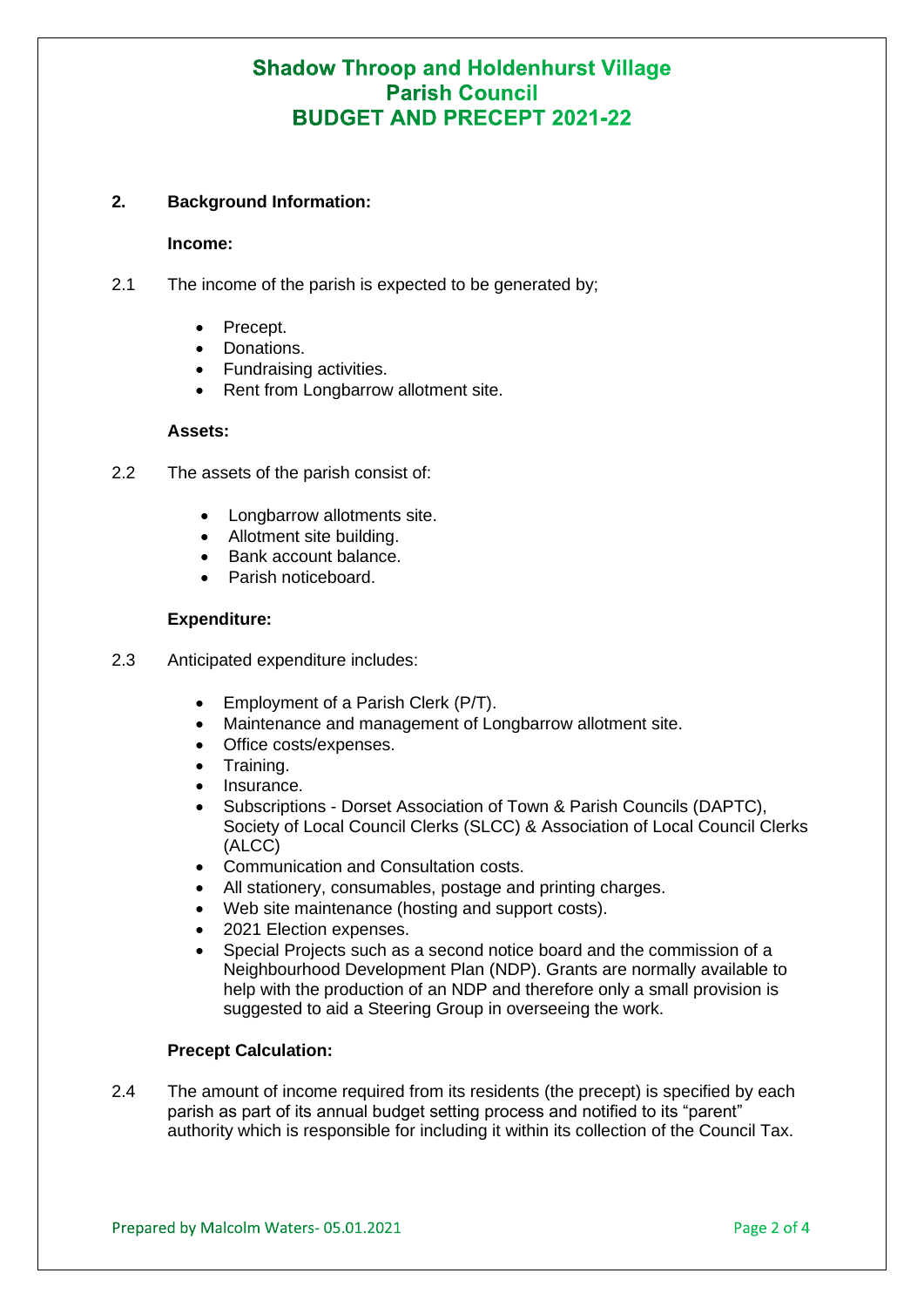# **Shadow Throop and Holdenhurst Village Parish Council RUDGET AND PRECEPT 2021-22**

- 2.5 The amount notified to the parent authority is then divided by the number of properties in the parish that fall into Band D Council Tax bands. The resulting figure is then adjusted to take account of factors such as exempt properties, single occupancy and planned new houses. The product of this is the precept that each Council Tax payer in the parish will contribute/pay.
- 2.6 We have now been notified by BCP council that the number of Band D equivalent properties to use for this purpose has been calculated by them to be 289.7.
- 2.7 It is anticipated that BCP Council will make the total amount of collected precept available to the Parish in two instalments around April/May and September/October time.
- 2.8 A significant consideration in determining how quickly progress can be made with setting up the parish and its infrastructure will be the availability, or not, of start-up funding from BCP Council. A formal request for start-up funds has been made to the council. This funding does not therefore form part of the 2021/22 budget. Failure to obtain start-up funds from the council may result in a delay to the efficient operating ability of the new parish as well as adding to the financial pressures on its first budget.

#### **Reserves and Balances:**

- 2.9 The Local Government Finance Act 1992 (As Amended) requires local authorities to have regard to the level of reserves it would need to meet estimated future expenditure. There is no specification within regulations concerning the actual level of the reserve and it is normally a responsibility of a Responsible Financial Officer (The Parish Clerk) to advise about the level of reserves required and its use when necessary.
- 2.10 It is suggested that the parish aims to build a suitable level of reserves over a number of years. In the first year an amount equivalent to approximately 6 weeks "running costs" would seem reasonable. Similar provision in following years until the overall reserve is considered large enough to afford protection for unforeseen or emergency expenditure should be considered.

### **3. Recommendations:**

- **3.1 The Shadow Parish Council is asked to:**
	- **1. Consider the issues outlined in this report.**
	- **2. Agree the Throop & Holdenhurst Village Parish Council budget for 2021/22.**
	- **3. Authorise the submission of the agreed 2021/22 budget total to Bournemouth, Christchurch and Poole Council, (the precepting Council) by 31st January 2021.**